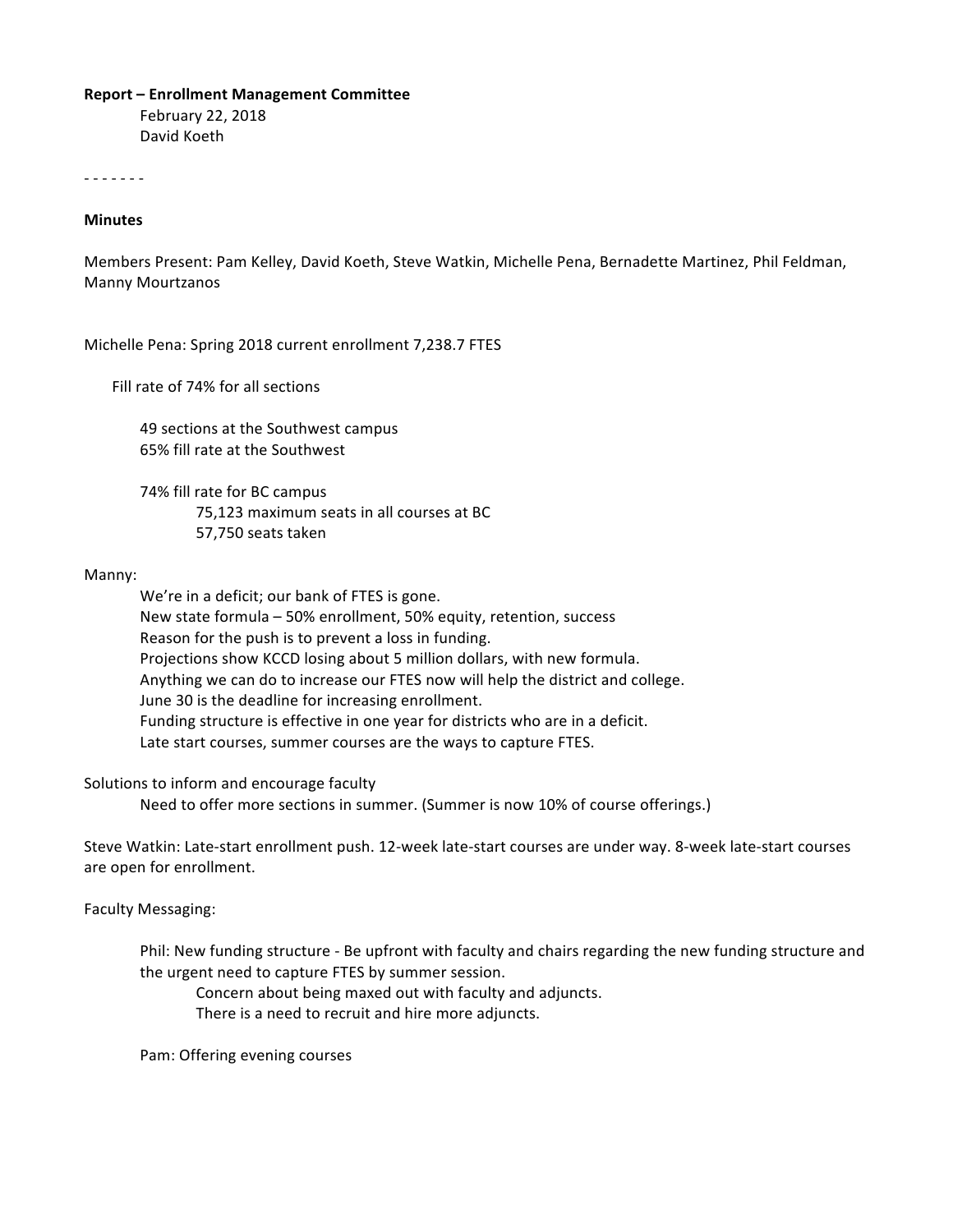Bernadette: 

Use department meetings for Chairs to circulate the message

David:

What is the message to share? The message needs to include the "why, what and how." There is a need to offer more summer sections this year. Currently only 10% of all BC courses are offered in the summer. We need to increase the numbers.

There are difficulties in finding new adjuncts - Art Department is using every adjunct that can be found, and even have one driving in from the Los Angeles area. It's difficult to quickly find new adjuncts.

Action plan:

1. David, Phil and Pam will draft a message to be brought to FCDC by David, Manny and Zav and Steve

2. Manny, David, Steve and Zav to meet with FCDC next meeting (March 9)

Focus:

Summer enrollment growth Hiring adjunct faculty Impact on funding Steve to share marketing campaign and the need to schedule courses to accommodate the increasing student enrollment

Phil: Faculty misperception that late-start classes won't fill. Need to re-message that reality.

Discussion: Consider ways to increase FTES, including summer, short term courses, courses with higher success rates.

Steve:

Late Start Marketing: Begin on March 12. Most late-start classes have 5 remaining seats or less.

Summer/Fall:

- Registration begins on April 4
- Campaign begins on March 19, and then again April 2-18
- Postcards to returning students
- New students will receive a hardcopy letter for Summer/Fall registration. About 3,000 students who are matriculated, but not yet registered.
- Registration event at every high school
- (see additional notes below)

David: marketing push should include all social media, (Twitter, Instagram, Facebook). Some students think that only old people engage with Facebook. Instagram is more closely associated with college age students.

• Tabled Item: Strategic Directions Report